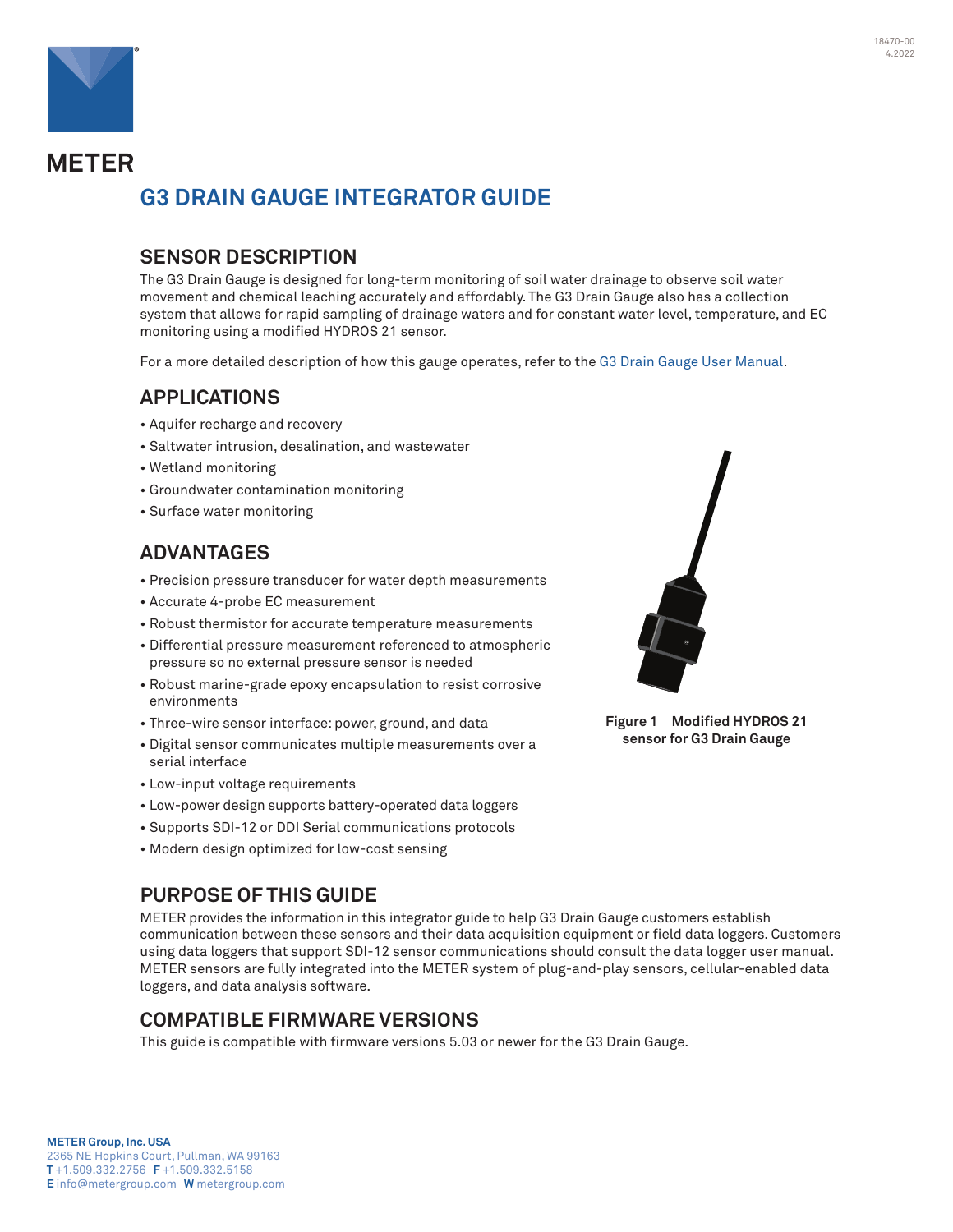### **SPECIFICATIONS MEASUREMENT SPECIFICATIONS**

| <b>Drainage</b>    |                                                 | <b>Temperature</b>                         |                                                         |
|--------------------|-------------------------------------------------|--------------------------------------------|---------------------------------------------------------|
| Range              | $0-61$ mm bottom of wick                        | Range                                      | $-40$ to $+60$ °C                                       |
|                    | $61-100$ mm top of<br>reservoir chambers        | Resolution                                 | 0.1 °C                                                  |
|                    |                                                 | Accuracy                                   | ±1 °C                                                   |
| Resolution         | $0.2 \text{ mm}$                                |                                            | NOTE: Ice formation within the G3 Drain Gauge will ruin |
| Accuracy           | $+1.4$ mm                                       | temperature could drop below 0 °C (32 °F). | the pressure transducer. Remove the sensor if the water |
| <b>Water Depth</b> |                                                 | <b>Bulk Electrical Conductivity (EC)</b>   |                                                         |
| Range              | $0 - 10,000$ mm                                 | Range                                      | 0-120,000 µS/cm                                         |
| Resolution         | $1 \text{ mm}$                                  | Resolution                                 | $1 \mu S/cm$                                            |
| Accuracy           | $\pm 0.25\%$ of full scale<br>at 20 $\degree$ C | Accuracy                                   | $\pm 10 \mu$ S/cm or $\pm 10\%$ ,                       |
|                    |                                                 |                                            | whichever is greater                                    |

#### **COMMUNICATION SPECIFICATIONS**

#### **Output**

DDI Serial or SDI-12 communications protocol

#### **Data Logger Compatibility**

METER ZL6 data loggers and any data acquisition system capable of 4.0- to 15-VDC power and serial or SDI-12 communication

#### **PHYSICAL SPECIFICATIONS**

| <b>G3 Drain Gauge Dimensions</b>      |                                               | <b>Sensor Dimensions</b>                                                                                                                                                            |                                    |
|---------------------------------------|-----------------------------------------------|-------------------------------------------------------------------------------------------------------------------------------------------------------------------------------------|------------------------------------|
| Mass                                  | 20.0 kg (44.0 lb) with<br>stainless steel DCT | Length                                                                                                                                                                              | $9.0 \text{ cm } (3.5 \text{ in})$ |
|                                       | 14.0 kg (31.0 lb) with                        | Diameter                                                                                                                                                                            | $3.4 \text{ cm } (1.3 \text{ in})$ |
|                                       | PVC DCT                                       | <b>Sampling Tube Dimensions</b>                                                                                                                                                     |                                    |
| <b>DCT Dimensions</b>                 |                                               | Length                                                                                                                                                                              | 5.0 m (196.9 in) standard,         |
| Length                                | 62.5 cm (24.6 in)                             |                                                                                                                                                                                     | custom lengths available           |
| <b>Inner Diameter</b>                 | 25.4 cm (10.0 in)                             | <b>Outer Diameter</b>                                                                                                                                                               | $6.0$ m $(0.5$ in)                 |
| Outer Diameter                        | 26.4 cm (10.4 in)                             | Material                                                                                                                                                                            | Polyethylene                       |
| Width                                 | 3.3 cm (1.3 in)                               | <b>Operating Temperature Range</b>                                                                                                                                                  |                                    |
| <b>Reservoir Dimensions</b>           |                                               | Minimum                                                                                                                                                                             | 0 °C                               |
| Length                                | 180.0 cm (70.9 in)                            | Maximum                                                                                                                                                                             | 60 °C                              |
| standard, custom<br>lengths available |                                               | NOTE: The pressure transducer will be damaged or destroyed<br>if frozen in ice. No damage will occur at subfreezing<br>temperatures if the sensor is not in water. Contact Customer |                                    |
| <b>Outer Diameter</b>                 | $6.0 \text{ cm}$ (2.4 in)                     | Support for assistance.                                                                                                                                                             |                                    |
| <b>Access Tube Dimensions</b>         |                                               | <b>Cable Length</b>                                                                                                                                                                 |                                    |
|                                       |                                               | 10 m (standard)                                                                                                                                                                     |                                    |
| Length                                | 81.3 cm (32.0 in)                             | 20 <sub>m</sub><br>40 m (maximum)                                                                                                                                                   |                                    |
| <b>Outer Diameter</b>                 | 11.5 cm (4.5 in)                              |                                                                                                                                                                                     |                                    |
| Material                              | Schedule 40 PVC                               |                                                                                                                                                                                     |                                    |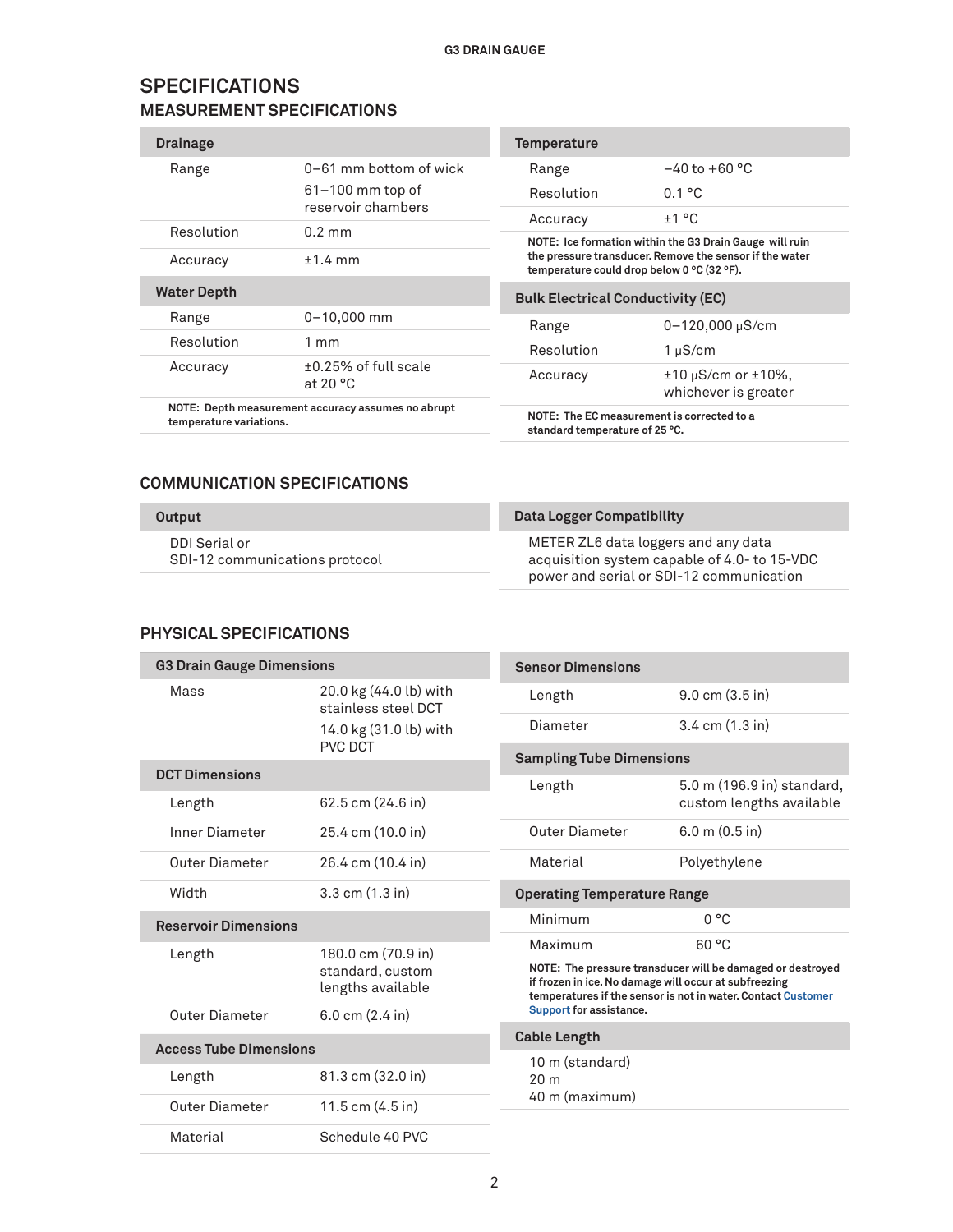#### **Cable Diameter**

4.20 mm (0.165 in) with a minimum jacket of 0.76 mm (0.030 in)

#### **Connector Type**

Stereo plug connector or stripped and tinned wires

#### **Connector Diameter**

3.50 mm

#### **Conductor Gauge**

22-AWG / 24-AWG drain wire

#### **ELECTRICAL AND TIMING CHARACTERISTICS**

| <b>Supply Voltage (power to ground)</b> |                                           |                                   | <b>Current Drain (while asleep)</b>         |  |
|-----------------------------------------|-------------------------------------------|-----------------------------------|---------------------------------------------|--|
| Minimum                                 | 4.0V                                      | Minimum                           | <b>NA</b>                                   |  |
| Typical                                 | <b>NA</b>                                 | Typical                           | $0.35 \text{ mA}$                           |  |
| Maximum                                 | 15.0 V                                    | Maximum                           | <b>NA</b>                                   |  |
| Digital Input Voltage (logic high)      |                                           | <b>Power Up Time (DDI Serial)</b> |                                             |  |
| Minimum                                 | 2.8V                                      | Minimum                           | 52 ms                                       |  |
| Typical                                 | 3.6V                                      | Typical                           | <b>NA</b>                                   |  |
| Maximum                                 | 5.0V                                      | Maximum                           | $100 \text{ ms}$                            |  |
| Digital Input Voltage (logic low)       |                                           | Power Up Time (SDI-12)            |                                             |  |
| Minimum                                 | $-0.3V$                                   | Minimum                           | <b>NA</b>                                   |  |
| Typical                                 | 0.0V                                      | Typical                           | 700 ms                                      |  |
| Maximum                                 | 0.8V                                      | Maximum                           | 750 ms                                      |  |
| Digital Output Voltage (logic high)     |                                           |                                   |                                             |  |
|                                         |                                           |                                   | Power Up Time (SDI-12, DDI Serial disabled) |  |
| Minimum                                 | <b>NA</b>                                 | Minimum                           | <b>NA</b>                                   |  |
| Typical                                 | 3.6V                                      | Typical                           | $175$ ms                                    |  |
| Maximum                                 | <b>NA</b>                                 | Maximum                           | 200 ms                                      |  |
| <b>Power Line Slew Rate</b>             |                                           | <b>Measurement Duration</b>       |                                             |  |
| Minimum                                 | 1.0 V/ms                                  | Minimum                           | <b>NA</b>                                   |  |
| Typical                                 | <b>NA</b>                                 | Typical                           | 450 ms                                      |  |
| Maximum                                 | <b>NA</b>                                 | Maximum                           | 600 ms                                      |  |
|                                         | <b>Current Drain (during measurement)</b> |                                   |                                             |  |
| Minimum                                 | $2.5 \text{ mA}$                          | <b>COMPLIANCE</b>                 |                                             |  |
| Typical                                 | 3.5 <sub>mA</sub>                         |                                   | Manufactured under ISO 9001:2015            |  |
| Maximum                                 | 8.0 mA                                    |                                   | EM ISO/IEC 17050:2010 (CE Mark)             |  |

### **EQUIVALENT CIRCUIT AND CONNECTION TYPES**

Refer to [Figure 2](#page-3-0) and [Figure 3](#page-3-1) to connect the G3 Drain Gauge to a data logger. [Figure 2](#page-3-0) provides a low-impedance variant of the recommended SDI-12 specification.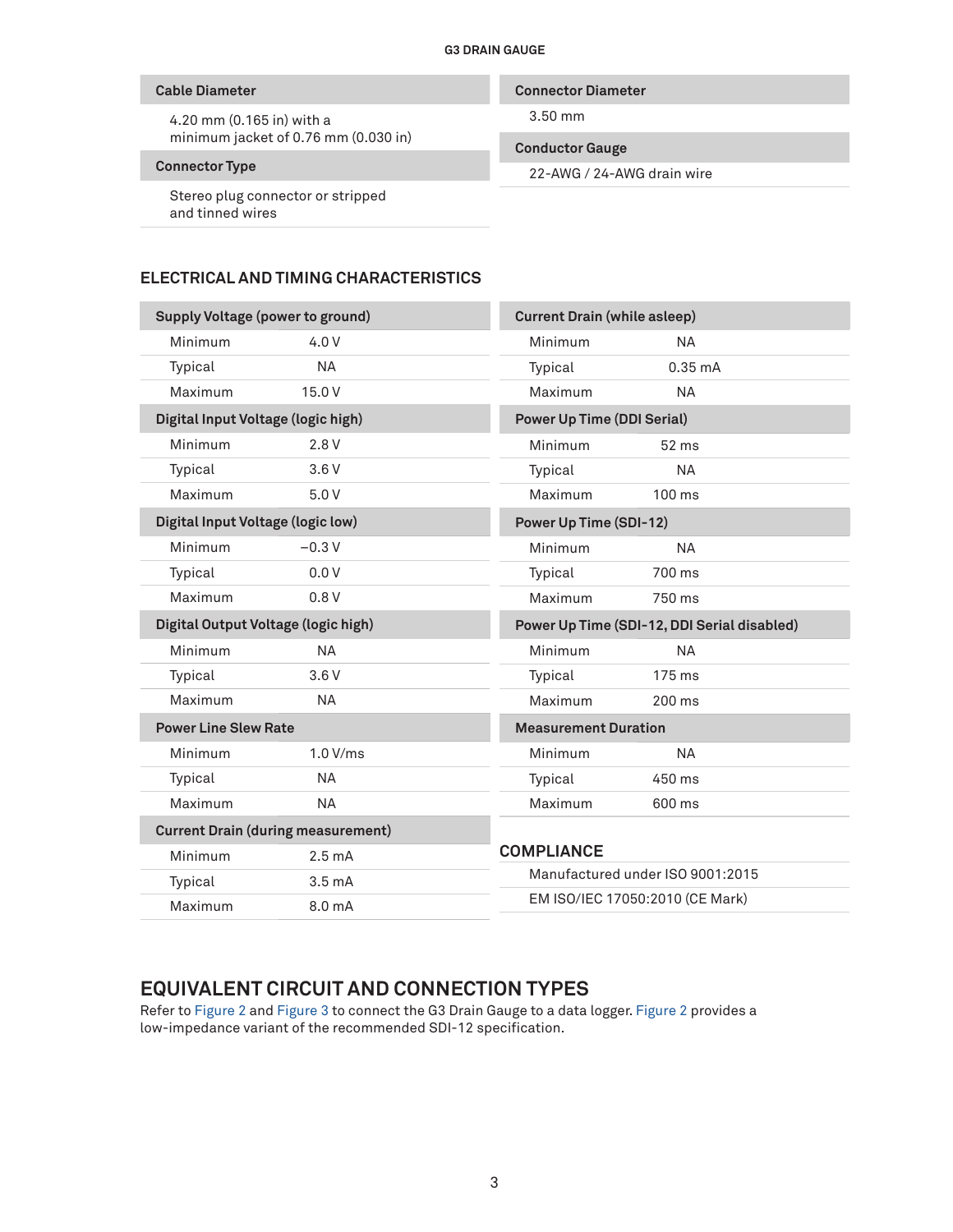

### **A** PRECAUTION

<span id="page-3-1"></span><span id="page-3-0"></span>**METER sensors are built to the highest standards, but misuse, improper protection, or improper installation may damage the sensor and possibly void the manufacturer's warranty. Before integrating G3 Drain Gauge into a system, make sure to follow the recommended installation instructions and have the proper protections in place to safeguard sensors from damage.**

#### **SURGE CONDITIONS**

Sensors have built-in circuitry that protects them against common surge conditions. Installations in lightning-prone areas, however, require special precautions, especially when sensors are connected to a well-grounded third-party logger.

Read the application note [Lightning surge and grounding practices](https://www.metergroup.com/environment/articles/lightning-surge-grounding-practices/) on the METER website for more information.

#### **POWER AND GROUNDING**

Ensure there is sufficient power to simultaneously support the maximum sensor current drain for all the sensors on the bus. The sensor protection circuitry may be insufficient if the data logger is improperly powered or grounded. Refer to the data logger installation instructions. Improper grounding may affect the sensor output as well as sensor performance.

Read the application note [Lightning surge and grounding practices](https://www.metergroup.com/environment/articles/lightning-surge-grounding-practices/) on the METER website for more information.

#### **CABLES**

Improperly protected cables can lead to severed cables or disconnected sensors. Cabling issues can be caused by many factors, including rodent damage, driving over sensor cables, tripping over the cable, not leaving enough cable slack during installation, or poor sensor wiring connections. To relieve strain on the connections and prevent loose cabling from being inadvertently snagged, gather and secure the cable travelling between the G3 Drain Gauge and the data acquisition device to the mounting mast in one or more places. Install cables in conduit or plastic cladding when near the ground to avoid rodent damage. Tie excess cable to the data logger mast to ensure cable weight does not cause sensor to unplug.

The G3 Drain Gauge cable has an integrated vent tube to provide an atmospheric pressure reference for the depth sensor. The cable should be installed without sharp bends that would crimp this internal vent tube. Please see the [G3 Drain Gauge User Manual \(publications.metergroup.com/Manuals/20677\\_G3 Drain Gauge\\_Manual\\_](https://publications.metergroup.com/Manuals/20677_G3 Drain Gauge_Manual_Web.pdf) [Web.pdf\)](https://publications.metergroup.com/Manuals/20677_G3 Drain Gauge_Manual_Web.pdf) for more information on sensor installation and protecting this vent.

### **SENSOR COMMUNICATIONS**

METER digital sensors feature a serial interface with shared receive and transmit signals for communicating sensor measurements on the data wire [\(Figure 3](#page-3-1)). The sensor supports two different protocols: SDI-12 and DDI Serial. Each protocol has implementation advantages and challenges. Please contact [Customer Support](#page-13-0) if the protocol choice for the desired application is not obvious.

#### **SDI-12 INTRODUCTION**

SDI-12 is a standards-based protocol for interfacing sensors to data loggers and data acquisition equipment. Multiple sensors with unique addresses can share a common 3-wire bus (power, ground, and data). Two-way communication between the sensor and logger is possible by sharing the data line for transmit and receive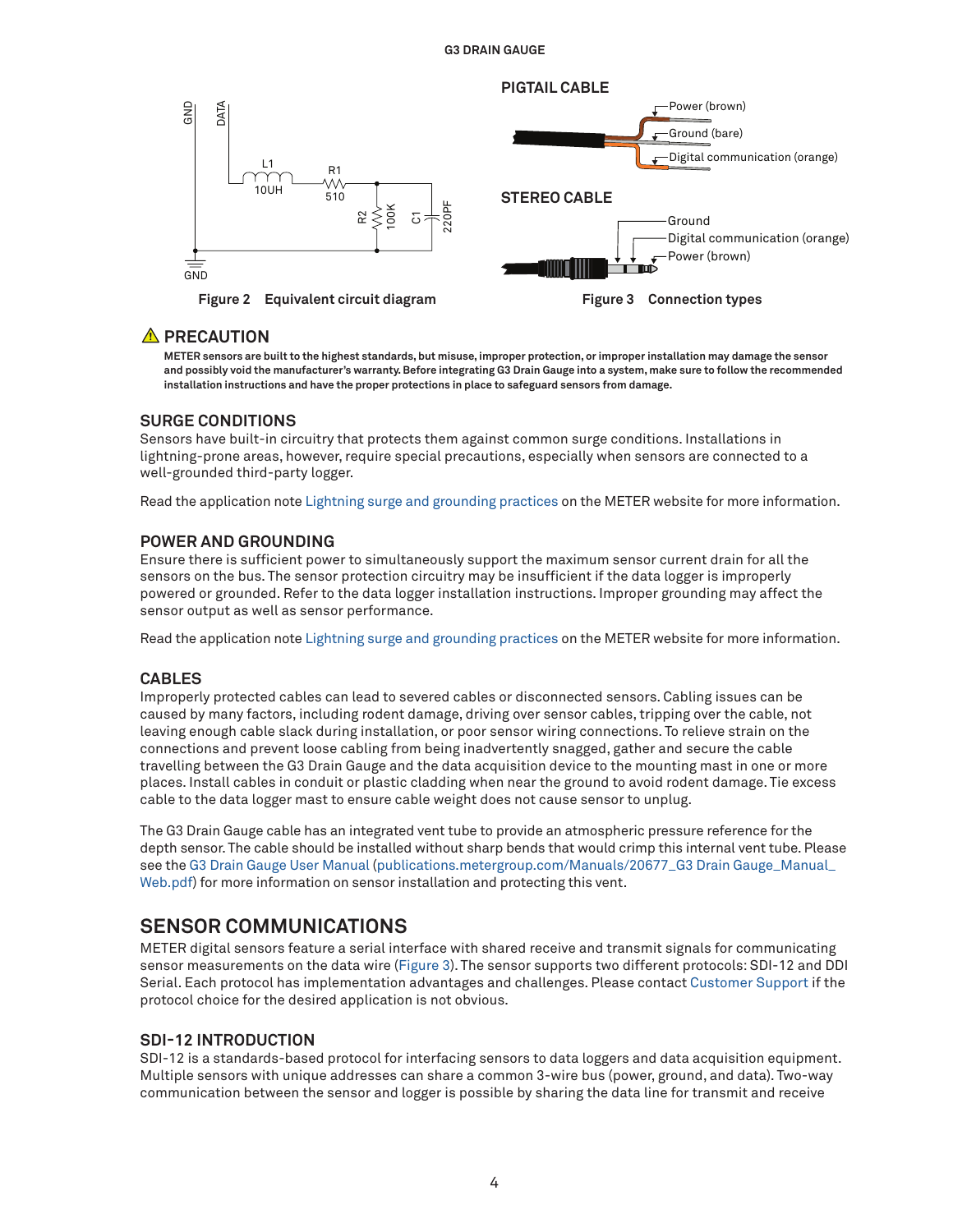as defined by the standard. Sensor measurements are triggered by protocol command. The SDI-12 protocol requires a unique alphanumeric sensor address for each sensor on the bus so that a data logger can send commands to and receive readings from specific sensors.

Download the [SDI-12 Specification v1.3](http://www.sdi-12.org/archives/SDI-12_version1_3%20January%2028,%202016.pdf) to learn more about the SDI-12 protocol.

#### **DDI SERIAL INTRODUCTION**

The DDI Serial protocol is the method used by the METER data loggers for collecting data from the sensor. This protocol uses the data line configured to transmit data from the sensor to the receiver only (simplex). Typically, the receive side is a microprocessor UART or a general-purpose I/O pin using a bitbang method to receive data. Sensor measurements are triggered by applying power to the sensor.

#### **INTERFACING THE SENSOR TO A COMPUTER**

The serial signals and protocols supported by the sensor require some type of interface hardware to be compatible with the serial port found on most computers (or USB-to-serial adapters). There are several SDI-12 interface adapters available in the marketplace; however, METER has not tested any of these interfaces and cannot make a recommendation as to which adapters work with METER sensors. METER data loggers and and the ZSC and PROCHECK handheld devices can operate as a computer-to-sensor interface for making on-demand sensor measurements. For more information, please contact [Customer Support.](#page-13-0)

### **METER SDI-12 IMPLEMENTATION**

METER sensors use a low-impedance variant of the SDI-12 standard sensor circuit [\(Figure 2\)](#page-3-0). During the power-up time, sensors output some sensor diagnostic information and should not be communicated with until the power-up time has passed. After the power-up time, the sensors are fully compatible with all commands listed in the [SDI-12 Specification v1.3](http://www.sdi-12.org/archives/SDI-12_version1_3%20January%2028,%202016.pdf) except for the continuous measurement commands (aR3 and aRC3 ). See page 7 for M, R, and C command implementations.

Out of the factory, all METER sensors start with SDI-12 address 0 and print out the DDI Serial startup string during the power-up time. This can be interpreted by non-METER SDI-12 sensors as a pseudo-break condition followed by a random series of bits.

The G3 Drain Gauge will omit the DDI Serial startup string when the SDI-12 address is nonzero or if <suppressionState> is set to 1. Changing the address to a nonzero address is recommended for this reason.

#### **SENSOR BUS CONSIDERATIONS**

SDI-12 sensor buses require regular checking, sensor upkeep, and sensor troubleshooting. If one sensor goes down, that may take down the whole bus even if the remaining sensors are functioning normally. Power cycling the SDI-12 bus when a sensor is failing is acceptable, but METER does not recommend scheduling power cycling events on an SDI-12 bus more than once or twice per day. Many factors influence the effectiveness of the bus configuration. Visit [metergroup.com](http://www.metergroup.com) for articles and virtual seminars containing more information.

#### **SENSOR ERROR CODES**

The G3 Drain Gauge has four error codes:

- –9999 is output in place of the measured value if the sensor detects that the measurement function has been compromised and the subsequent measurement values have no meaning.
- –9992 is output in place of the measured value if the sensor detects corrupt or lost calibrations.
- –9991 is output in place of the measured value if the sensor detects insufficient voltage to perform the measurement.
- –9990 is output in place of the measured valve if the sensor measurement is out of range.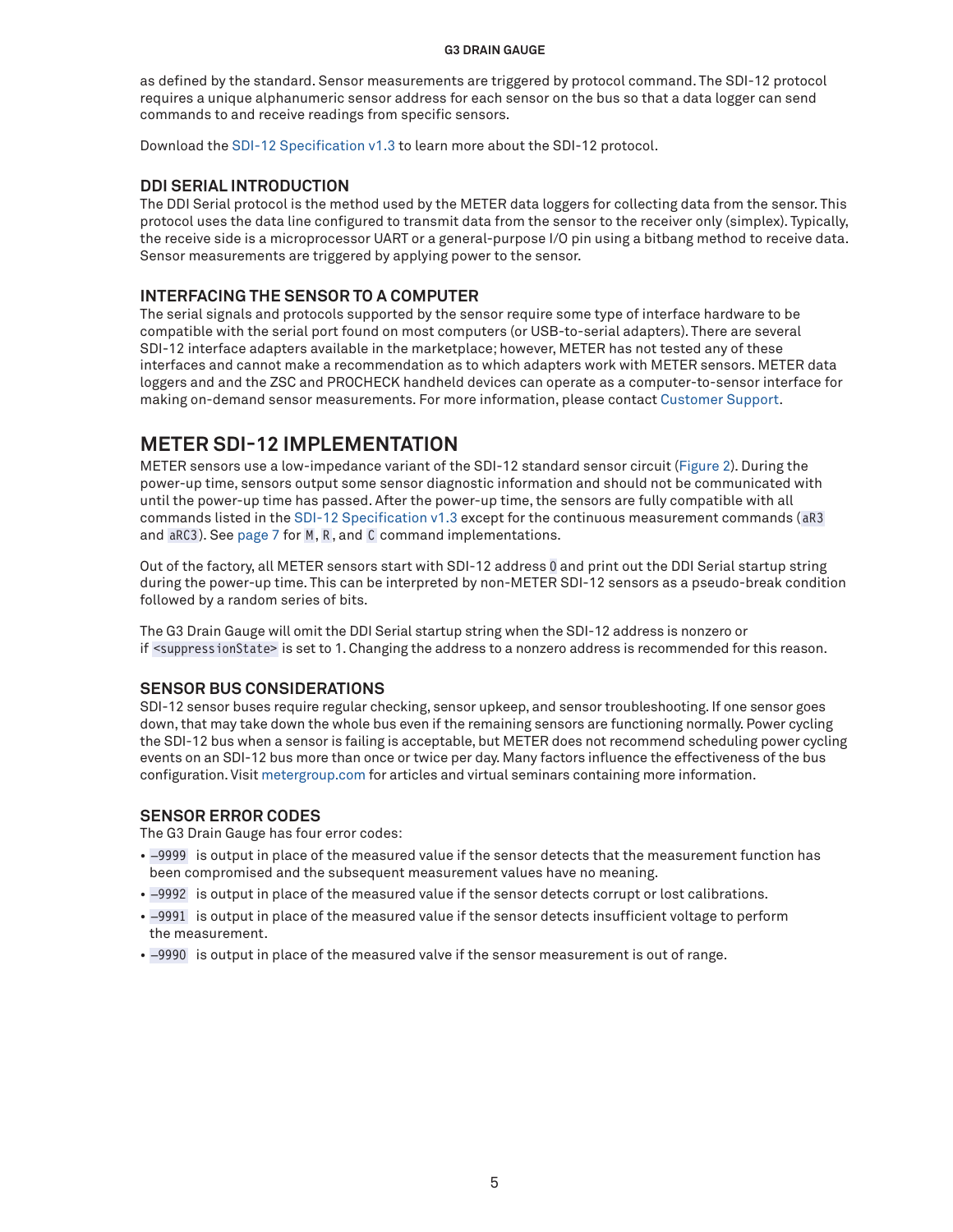### **SDI-12 CONFIGURATION**

[Table 1](#page-5-0) lists the SDI-12 communication configuration.

| .<br>--            |                       |
|--------------------|-----------------------|
| <b>Baud Rate</b>   | 1,200 bps             |
| <b>Start Bits</b>  | 1                     |
| Data Bits          | 7 (LSB first)         |
| <b>Parity Bits</b> | $1$ (even)            |
| <b>Stop Bits</b>   | 1                     |
| Logic              | Inverted (active low) |

### <span id="page-5-0"></span>**Table 1 SDI-12 communication configuration**

#### **SDI-12 TIMING**

All SDI-12 commands and responses must adhere to the format in [Figure 4](#page-5-1) on the data line. Both the command and response are preceded by an address and terminated by a carriage return and line feed combination (<CR><LF>) and follow the timing shown in [Figure 5](#page-5-2).



<span id="page-5-1"></span>**Figure 4 Example SDI-12 transmission of the character 1 (0x31)**



<span id="page-5-2"></span>**Figure 5 Example data logger and sensor communication**

#### **COMMON SDI-12 COMMANDS**

This section includes tables of common SDI-12 commands that are often used in an SDI-12 system and the corresponding responses from METER sensors.

#### **IDENTIFICATION COMMAND (aI!)**

The Identification command can be used to obtain a variety of detailed information about the connected sensor. An example of the command and response is shown in [Example 1](#page-6-0), where the command is in **bold** and the response follows the command.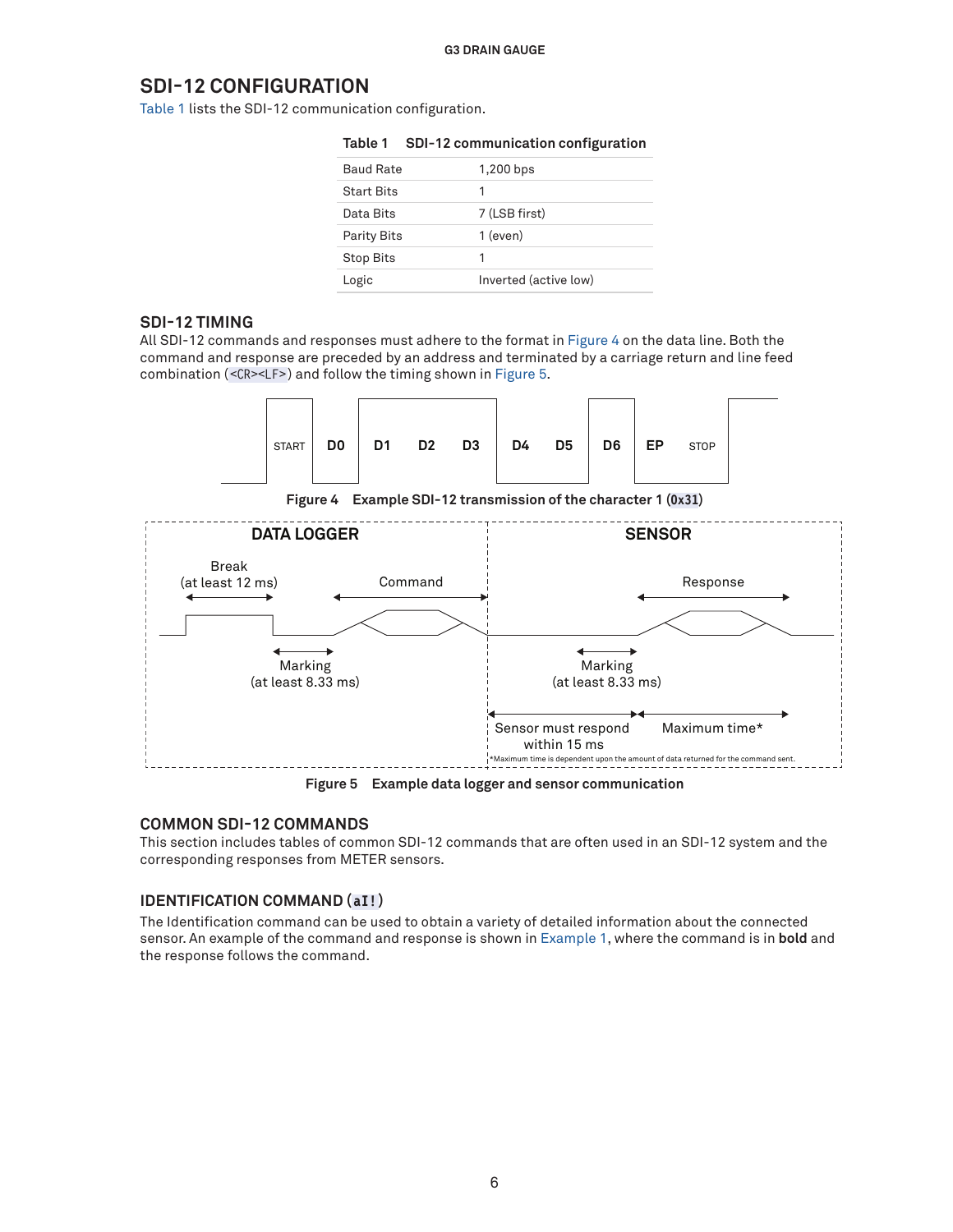**Example 1 1I!**113METER␣␣␣CTD+DG389631800001

<span id="page-6-0"></span>

| Parameter | <b>Fixed</b><br>Character<br>Length | <b>Description</b>                                                                                                               |
|-----------|-------------------------------------|----------------------------------------------------------------------------------------------------------------------------------|
| 11!       | 3                                   | Data logger command.<br>Request to the sensor for information from sensor address 1.                                             |
|           |                                     | Sensor address.<br>Prepended on all responses, this indicates which sensor on the bus is returning<br>the following information. |
| 13        | 2                                   | Indicates that the target sensor supports SDI-12 Specification v1.3.                                                             |
|           | 8                                   | Vendor identification string.<br>(METER and three spaces ل____)                                                                  |
| $CTD+DG$  | 6                                   | Sensor model string.<br>This string is specific to the sensor type.<br>For G3 Drain Gauge, the string is CTD+DG.                 |
| 500       | 3                                   | Sensor version.<br>This number divided by 100 is the METER sensor version<br>(e.g., 500 is version 5.00).                        |
| 631800001 | $\leq 13$ .<br>variable             | Sensor serial number.<br>This is a variable length field. It may be omitted for older sensors.                                   |

#### **CHANGE ADDRESS COMMAND (aAB!)**

The Change Address command is used to change the sensor address to a new address. All other commands support the wildcard character as the target sensor address except for this command. All METER sensors have a default address of 0 (zero) out of the factory. Supported addresses are alphanumeric (i.e.,  $a-z$ ,  $A-Z$ , and 0-9). An example output from a METER sensor is shown in [Example 2](#page-6-1), where the command is in **bold** and the response follows the command.

#### **Example 2 1A0!**0

<span id="page-6-1"></span>

| Parameter      | <b>Fixed</b><br>Character<br>Length | <b>Description</b>                                                                                      |
|----------------|-------------------------------------|---------------------------------------------------------------------------------------------------------|
| 1A0!           | 4                                   | Data logger command.<br>Request to the sensor to change its address from 1 to a new address of 0.       |
| $\overline{0}$ |                                     | New sensor address.<br>For all subsequent commands, this new address will be used by the target sensor. |

#### **ADDRESS QUERY COMMAND (?!)**

While disconnected from a bus, the Address Query command can be used to determine which sensors are currently being communicated with. Sending this command over a bus will cause a bus contention where all the sensors will respond simultaneously and corrupt the data line. This command is helpful when trying to isolate a failed sensor. [Example 3](#page-6-2) shows an example of the command and response, where the command is in **bold** and the response follows the command. The question mark (?) is a wildcard character that can be used in place of the address with any command except the Change Address command.

#### **Example 3 ?!**0

<span id="page-6-2"></span>

| Parameter | Fixed<br><b>Character</b><br>Length | <b>Description</b>                                                                         |
|-----------|-------------------------------------|--------------------------------------------------------------------------------------------|
| ?!        |                                     | Data logger command.<br>Request for a response from any sensor listening on the data line. |
|           |                                     | Sensor address.<br>Returns the sensor address to the currently connected sensor.           |

#### **COMMAND IMPLEMENTATION**

The following tables list the relevant Measurement  $(M)$ , Continuous  $(R)$ , and Concurrent  $(C)$  commands and subsequent Data (D) commands, when necessary.

**NOTE: SDI-12 commands MC, CC , and RC that request the sensor response include cyclical redundancy check characters may also be used.**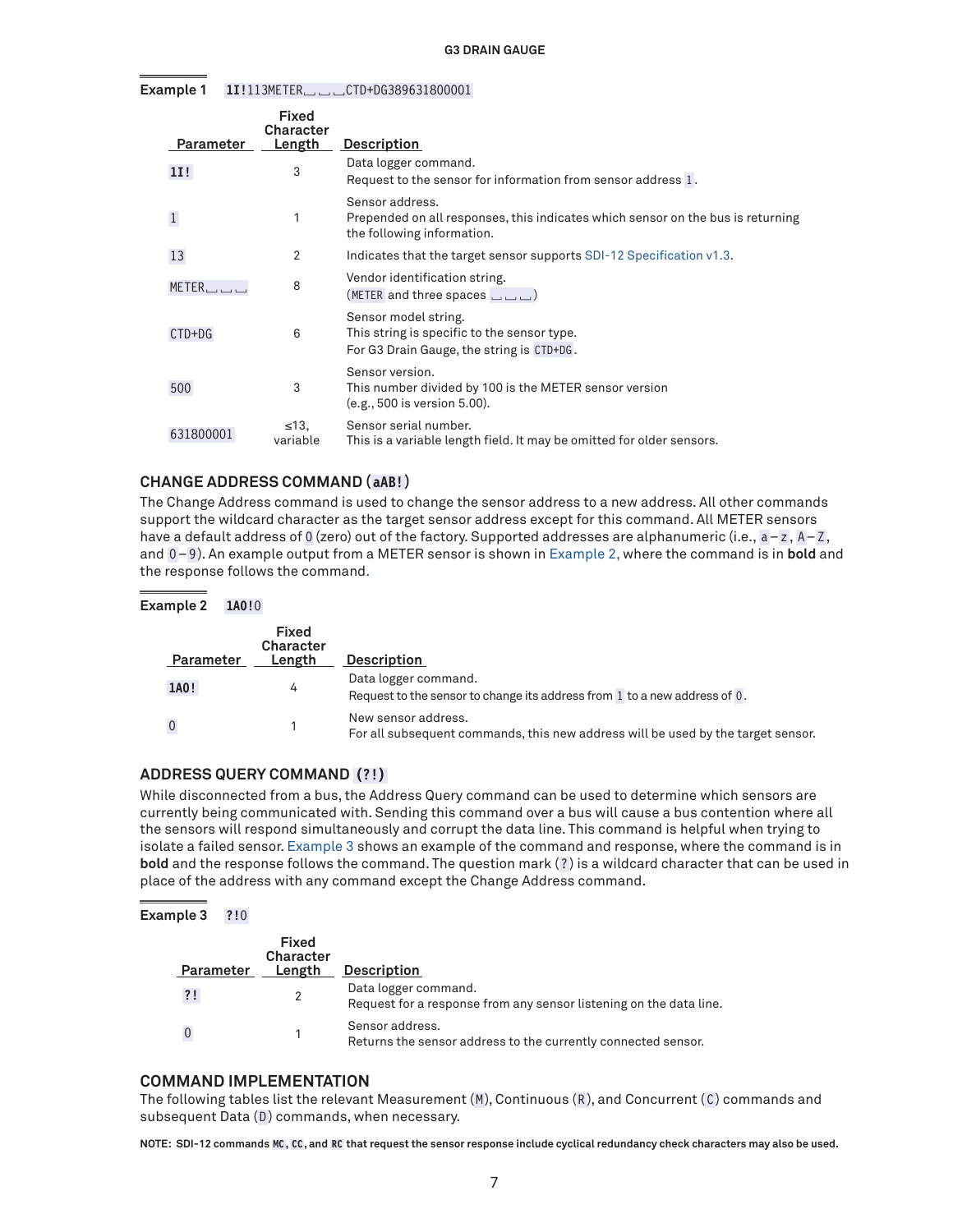#### **MEASUREMENT COMMANDS IMPLEMENTATION**

Measurement (M) commands are sent to a single sensor on the SDI-12 bus and require that subsequent Data ( D) commands are sent to that sensor to retrieve the sensor output data before initiating communication with another sensor on the bus.

Please refer to [Table 2](#page-7-0) and for an explanation of the command sequence and to [Table 9](#page-8-0) for an explanation of response parameters.

| Command | <b>Response</b>                                                                                  |
|---------|--------------------------------------------------------------------------------------------------|
| aM!     | atttn                                                                                            |
| aDO!    | a+ <depth>±<temperature>+<electricalconductivity></electricalconductivity></temperature></depth> |

#### <span id="page-7-0"></span>**Table 2 aM! command sequence**

**NOTE: The measurement and corresponding data commands are intended to be used back to back. After a measurement command is processed by the sensor, a service request a <CR><LF> is sent from the sensor signaling the measurement is ready. Either wait until ttt seconds have passed or wait until the service request is received before sending the data commands. See the [SDI-12 Specifications v1.3](http://www.sdi-12.org/archives/SDI-12_version1_3%20January%2028,%202016.pdf) document for more information.**

#### **CONCURRENT MEASUREMENT COMMANDS IMPLEMENTATION**

Concurrent Measurement (C) commands are typically used with sensors connected to a bus. This sensor supports the Concurrent Measurement command; however, the implementation is not fully compliant with the SDI-12 specification for Concurrent Measurement commands. It is not possible for a recorder to interrupt a Concurrent Measurement command by issuing a second command to this sensor during the time the sensor is making a measurement ( ttt ). This sensor will only respond to further commands after the specified amount of time detailed in the C command response. The recorder is free to send commands to other sensors during the time the sensor is making measurements.

Please refer to [Table 3](#page-7-1) for an explanation of the command sequence and to [Table 9](#page-8-0) for an explanation of response parameters.

| Command | Response                                                                                         |
|---------|--------------------------------------------------------------------------------------------------|
| aC!     | atttnn                                                                                           |
| $a$ DO! | a± <depth>±<temperature>+<electricalconductivity></electricalconductivity></temperature></depth> |

#### <span id="page-7-1"></span>**Table 3 aC! measurement command sequence**

**NOTE: Please see the [SDI-12 Specifications v1.3](http://www.sdi-12.org/archives/SDI-12_version1_3%20January%2028,%202016.pdf) document for more information.**

#### **VERIFICATION MEASUREMENT COMMAND IMPLEMENTATION**

The Verification (V) command is intended to give users a means to determine information about the current state of the sensor. First, the V command is sent followed by D commands to read the response.

| <b>Command</b> Response |                 |
|-------------------------|-----------------|
| aV!                     | atttnn          |
| $a$ DO!                 | $a \pm$ <meta/> |

#### **Table 4 aV! measurement command sequence**

#### **EXTENDED COMMANDS IMPLEMENTATIONS**

Extended (X) command provides sensors with a means of performing manufacturer-specific functions. Additionally, X commands are utilized by METER systems and use a different response format than standard SDI-12 commands. X commands are required to be prefixed with the address and terminated with an exclamation point. Reponses are required to be prefixed with the address and terminated with <CR><LF>.

METER impements the following X commands:

- **aXRx!** to trigger a sensor measurement and return the data automatically after the readings are completed without needing to send additional commands.
- **aXO!** (capital O as in Oscar) to suppress the DDI Serialstring.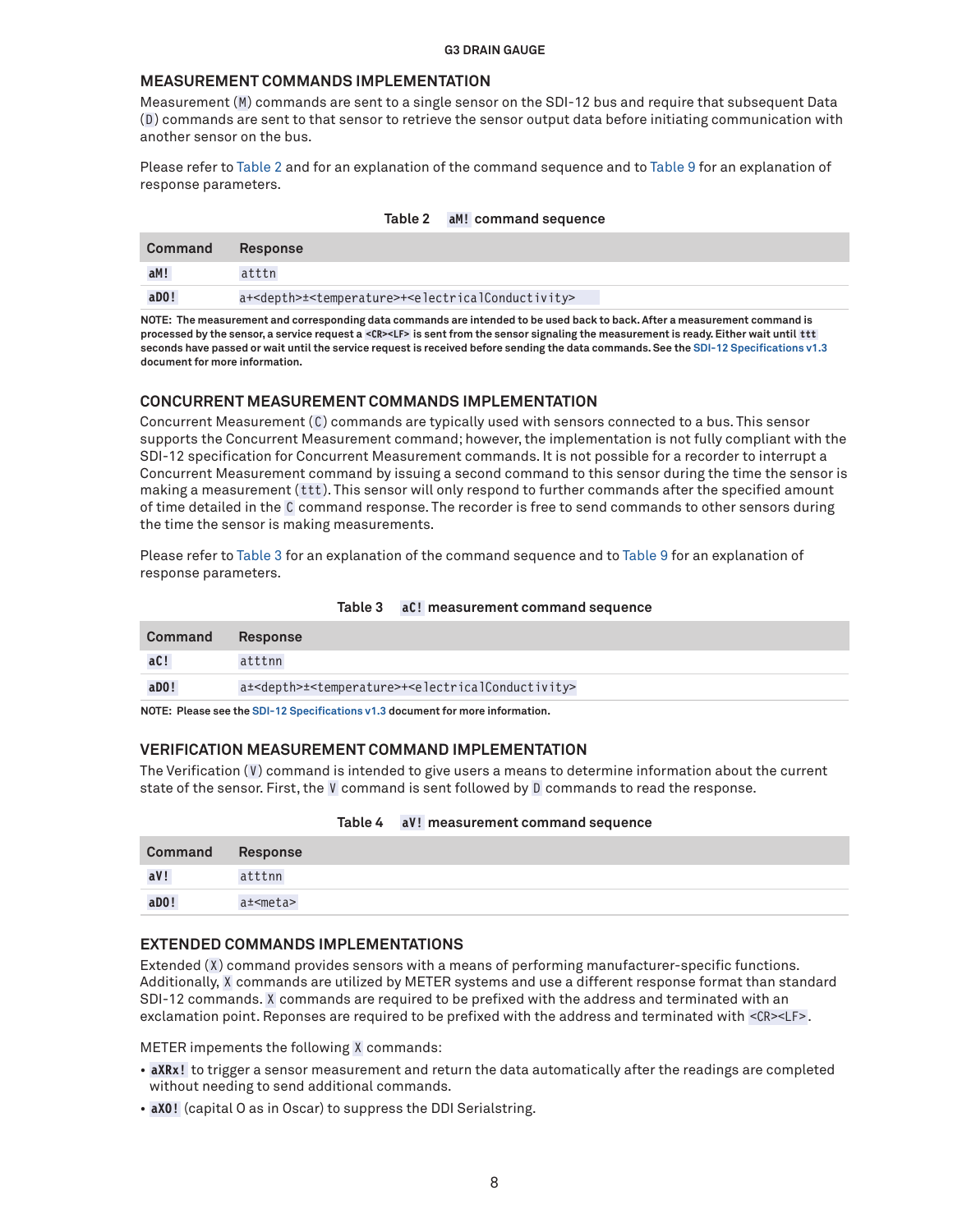Please refer to [Table 5](#page-8-1) and [Table 6](#page-8-2) for an explanation of the command sequence and [Table 9](#page-8-0) for an explanation of response parameters.

#### <span id="page-8-1"></span>**Table 5 G3 Drain Gauge aXO! measurement command sequence**

| Command                                    | Response                                 |
|--------------------------------------------|------------------------------------------|
| aX0!                                       | a+ <suppressionstate></suppressionstate> |
| aXO <suppressionstate>!</suppressionstate> | $a$ OK                                   |

**NOTE: Command uses capital O as in Oscar (not zero).**

#### <span id="page-8-2"></span>**Table 6 G3 Drain Gauge aXR3! measurement command sequence**

| Command | <b>Response</b>                                                                                                     |
|---------|---------------------------------------------------------------------------------------------------------------------|
| aXR3!   | a <tab><depth> <temperature></temperature></depth></tab>                                                            |
|         | <electricalconductivity><cr><sensortype><checksum><crc></crc></checksum></sensortype></cr></electricalconductivity> |

#### **CONTINUOUS MEASUREMENT COMMANDS IMPLEMENTATION**

Continuous (R) measurement commands trigger a sensor measurement and return the data automatically after the readings are completed without needing to send a D command. This sensor is not compliant with SDI-12 specification requiring the sensor to respond within 15 ms to a Continuous (R) command. This sensor will respond after the measurement duration (see Electrical and Timing Characteristics). Use of the Continuous (R) commands with this sensor is deprecated and may not be supported in future versions of the sensor. Please see the Extended Read (XR) command as the preferred single-command measurement.

Please refer to [Table 7](#page-8-3) and [Table 8](#page-8-4) for an explanation of the command sequence and see [Table 9](#page-8-0) for an explanation of response parameters.

#### <span id="page-8-3"></span>**Table 7 G3 Drain Gauge aR0! measurement command sequence**

| Command | Response                                                                                                              |
|---------|-----------------------------------------------------------------------------------------------------------------------|
| aRO!    | a± <depth>±<temperature>+<electricalconductivity></electricalconductivity></temperature></depth>                      |
|         | <b>NOTE: This common decoupted books de la ONL40</b> moneyed theirs One METER ONL40 hours and the form on information |

**NOTE: This command does not adhere to the SDI-12 response timing. See METER SDI-12 Implementation for more information.**

#### <span id="page-8-4"></span>**Table 8 G3 Drain Gauge aR3! measurement command sequence**

| Command | Response                                                                                                   |
|---------|------------------------------------------------------------------------------------------------------------|
| aR3!    | a <tab><depth> <temperature> <electricalconductivity></electricalconductivity></temperature></depth></tab> |
|         | <meta/> <cr><sensortype><checksum><crc></crc></checksum></sensortype></cr>                                 |

**NOTE: This command does not adhere to the SDI-12 response format or timing. See METER SDI-12 Implementation for more information. The values in this command are space delimited. As such, a + sign is not assigned between values and a – sign is only present if the value is negative.**

#### **PARAMETERS**

[Table 9](#page-8-0) lists the parameters, unit measurement, and a description of the parameters returned in command responses for G3 Drain Gauge.

| <b>Parameter</b> | Unit | <b>Description</b>                                                       |
|------------------|------|--------------------------------------------------------------------------|
| $\pm$            |      | Positive or negative sign denoting sign of the next value                |
| $\mathsf a$      |      | SDI-12 address                                                           |
| $\sf n$          |      | Number of measurements (fixed width of 1)                                |
| nn               |      | Number of measurements with leading zero if necessary (fixed width of 2) |
| ttt              | s    | Maximum time measurement will take (fixed width of 3)                    |
| $<$ TAB $>$      |      | Tab character                                                            |

#### <span id="page-8-0"></span>**Table 9 Parameter Descriptions**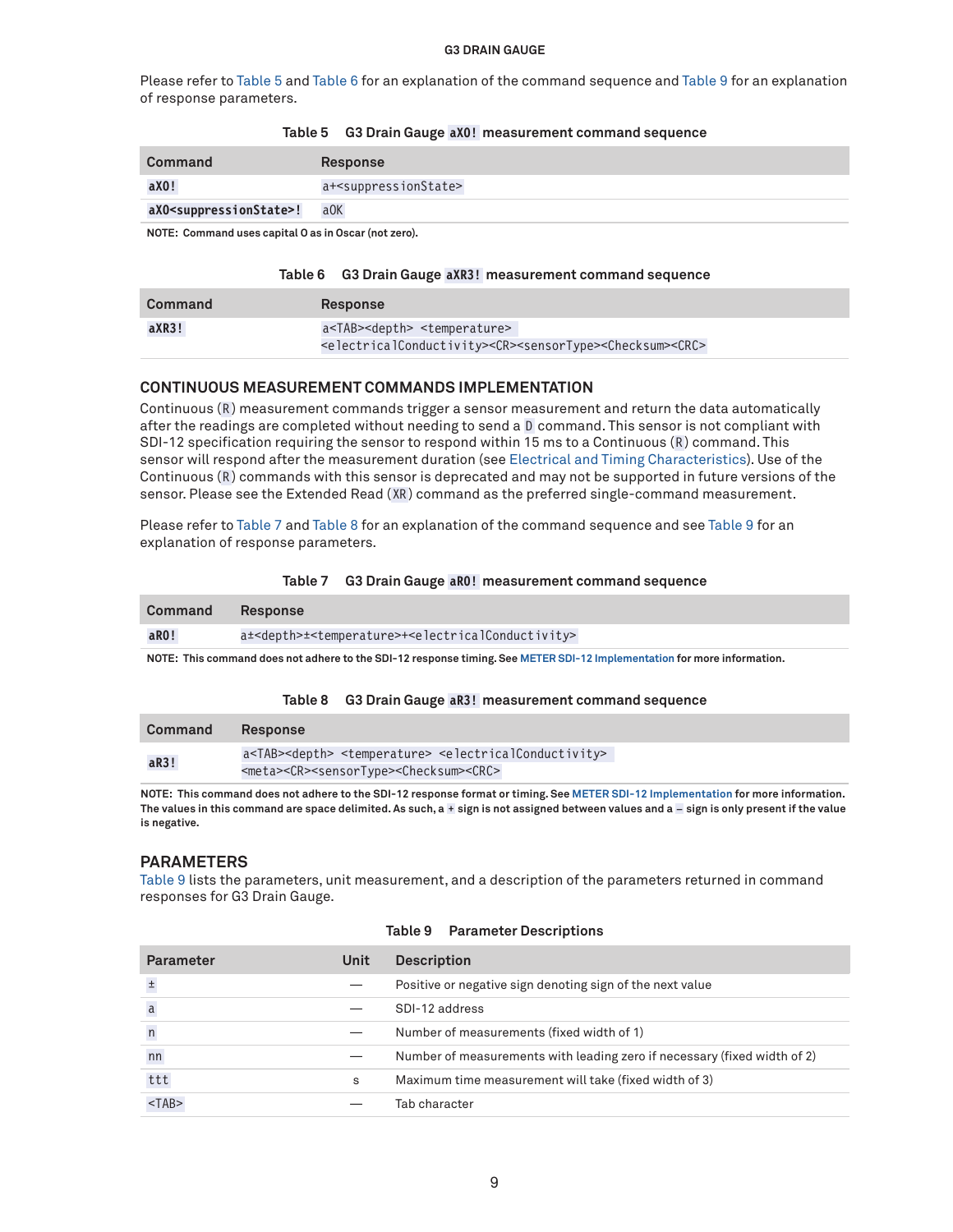#### **Table 9 Parameter Descriptions (continued)**

| <b>Parameter</b>                                  | <b>Unit</b> | <b>Description</b>                                                                 |
|---------------------------------------------------|-------------|------------------------------------------------------------------------------------|
| $<$ CR $>$                                        |             | Carriage return character                                                          |
| $<$ LF $>$                                        |             | Line feed character                                                                |
| <electricalconductivity></electricalconductivity> | $\mu$ S/cm  | Electrical conductivity                                                            |
| <depth></depth>                                   | mm          | Depth-Values will typically range from 0 to 4,000 mm                               |
| <temperature></temperature>                       | °C          | Temperature                                                                        |
| <sensortype></sensortype>                         |             | ASCII character denoting the sensor type<br>For G3 Drain Gauge, the character is e |
| $meta>$                                           |             | Auxilliary sensor information<br>See Table 10                                      |
| <suppressionstate></suppressionstate>             |             | 0: DDI Serialunsuppressed<br>1: DDI Serialsuppressed                               |
| $<$ CRC $>$                                       |             | METER 6-bit CRC                                                                    |
| <checksum></checksum>                             |             | <b>METER</b> serial checksum                                                       |

### **SENSOR METADATA VALUE**

The sensor metadata value contains information to help alert users to sensor-identified conditions that may compromise optimal sensor operation. The output of the **aV! aD0!** sequence will output a **<meta>** integer value. This integer represents a binary bitfield, with each individual bit representing an error flag.

[Table 10](#page-9-0) lists the possible error flags that can be set by the G3 Drain Gauge. If multiple error flags are set, the sensor metadata integer value will be the sum of the individual values. To decode an integer value not explicitly in [Table 10,](#page-9-0) find the largest error flag value that will fit in the integer value and accept that error as being present. Then, subtract that error flag value from the integer value and repeat the process on the remainder until the result is zero. For example, a sensor metadata integer value of 129 is the sum of the individual error flag values 128 + 1, so this sensor has corrupt firmware and experienced temperatures below freezing.

|                         | <b>TADIO TO ETTOI FIGS VAIDED AND IDONG INCODIBITION</b> |                   |
|-------------------------|----------------------------------------------------------|-------------------|
| <b>Error Flag Value</b> | <b>Issue Present</b>                                     | <b>Resolution</b> |
|                         | Concor has experienced temperatures                      |                   |

<span id="page-9-0"></span>

| Table 10 | <b>Error Flag Values and Issue Resolution</b> |  |  |  |
|----------|-----------------------------------------------|--|--|--|
|----------|-----------------------------------------------|--|--|--|

|     | Sensor has experienced temperatures<br>below freezing | Contact Customer Support to replace sensors                        |
|-----|-------------------------------------------------------|--------------------------------------------------------------------|
| 128 | Sensor firmware is corrupt                            | Contact Customer Support for instructions on<br>reloading firmware |

### **DDI SERIAL COMMUNICATION**

The DDI Serial communications protocol is ideal for systems that have dedicated serial signaling lines for each sensor or use a multiplexer to handle multiple sensors. The serial communications are compatible with many TTL serial implementations that support active-high logic levels using 0.0–3.6 V signal levels. When the sensor is first powered, it automatically makes measurements of the integrated transducers then outputs a response over the data line. Systems using this protocol control the sensor excitation to initiate data transfers from the sensor. This protocol is subject to change as METER improves and expands the line of digital sensors and data loggers.

The HYDROS 21 will omit the DDI Serial message when the SDI-12 address is nonzero or suppressed with the aXO1! command. METER recommends suppressing the DDI Serial message when this signaling causes negative issues for a sensor measurement device.

**NOTE: Out of the factory, all METER sensors start with SDI-12 address 0 and print out the startup string when power cycled.**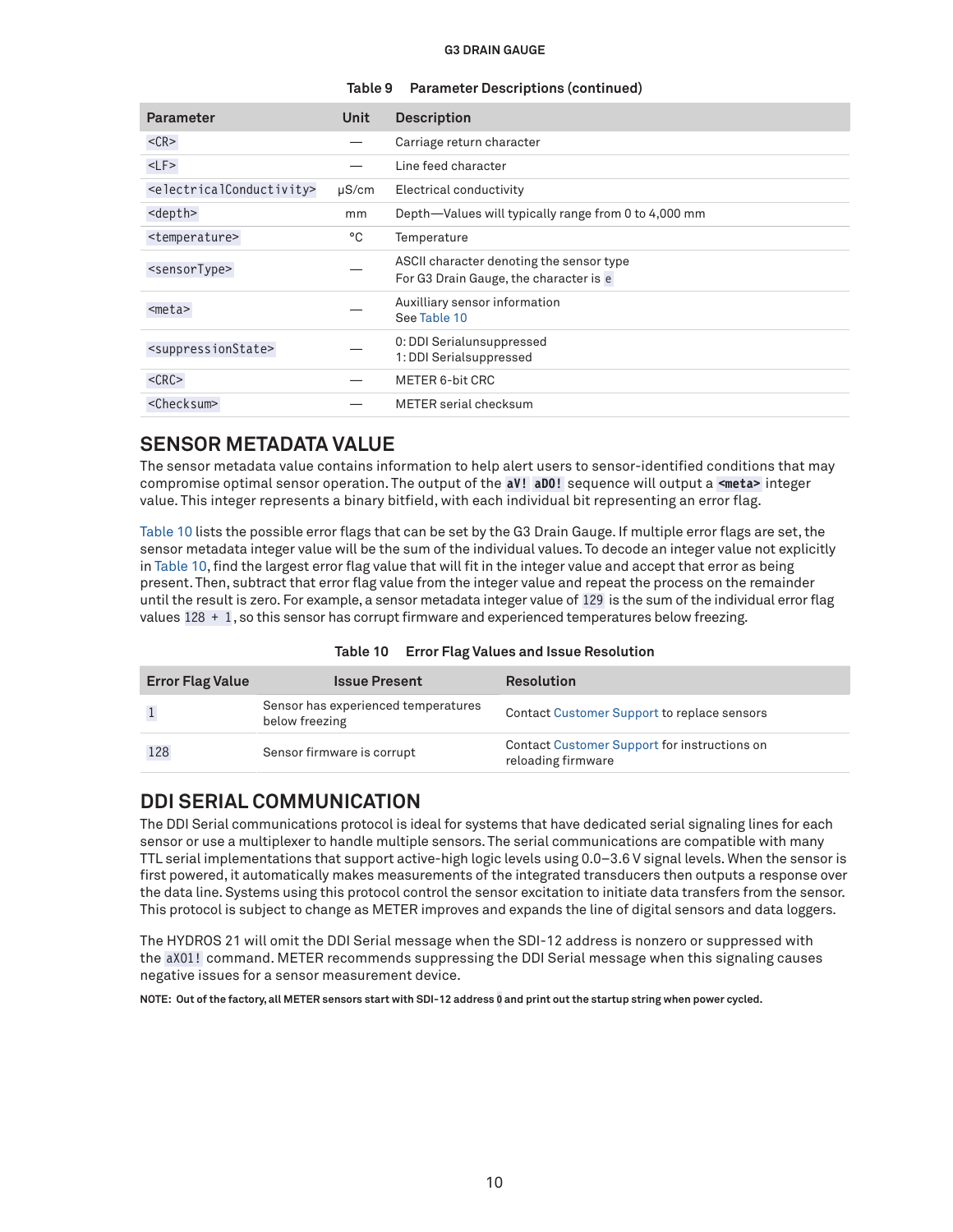#### **DDI SERIAL TIMING**

[Table 11](#page-10-0) lists the DDI Serial communication configuration.

<span id="page-10-0"></span>

| Table 11           | DDI Serial communication configuration |
|--------------------|----------------------------------------|
| <b>Baud Rate</b>   | 1,200 bps                              |
| <b>Start Bits</b>  |                                        |
| Data Bits          | 8 (LSB first)                          |
| <b>Parity Bits</b> | $0$ (none)                             |
| <b>Stop Bits</b>   |                                        |
| Logic              | Standard (active high)                 |

At power up, the sensor will pull the data line high within 100 ms to indicate that the sensor is taking a reading ([Figure 6\)](#page-10-1). When the reading is complete, the sensor begins sending the serial signal out the data line adhering to the format shown in [Figure 7.](#page-10-2) Once the data is transmitted, the sensor goes into SDI-12 communication mode. To get another serial signal, the sensor must be power cycled.

**NOTE: Sometimes the signaling from the sensor can confuse typical microprocessor UARTs. The sensor holds the data line low while taking measurements. The sensor raises the line high to signal the logger that it will send a measurement. Then the sensor may take some additional measurements before starting to clock out the first data byte starting with a typical start bit (low). Once the first start bit is sent, typical serial timing is valid; however, the signal transitions before this point are not serial signaling and may be misinterpreted by the UART.**



**DDI SERIAL RESPONSE**

[Table 12](#page-10-3) details the DDI Serial response.

<span id="page-10-3"></span><span id="page-10-2"></span><span id="page-10-1"></span>

| Table 12 |  | <b>G3 Drain Gauge DDI Serial response</b> |  |  |
|----------|--|-------------------------------------------|--|--|
|----------|--|-------------------------------------------|--|--|

| <b>COMMAND RESPONSE</b> |  |                                                                                                                                                                            |
|-------------------------|--|----------------------------------------------------------------------------------------------------------------------------------------------------------------------------|
| NA                      |  | <tab><depth> <temperature> <electricalconductivity><cr><sensortype><checksum><crc></crc></checksum></sensortype></cr></electricalconductivity></temperature></depth></tab> |

**NOTE: There is no actual command. The response is returned automatically upon power up. The values in this command are space delimited. As such, a + sign is not assigned between values and a – sign is only present if the value is negative.**

#### **DDI SERIAL CHECKSUM**

These checksums are used in the continuous commands R3, and XR3 , as well as the DDI Serial response. The legacy checksum is deprecated in favor of the CRC6 check character and may be ignored. The legacy checksum is computed using the characters after the sensor address (when used with the R3 or XR3 command) and includes the sensor identification character.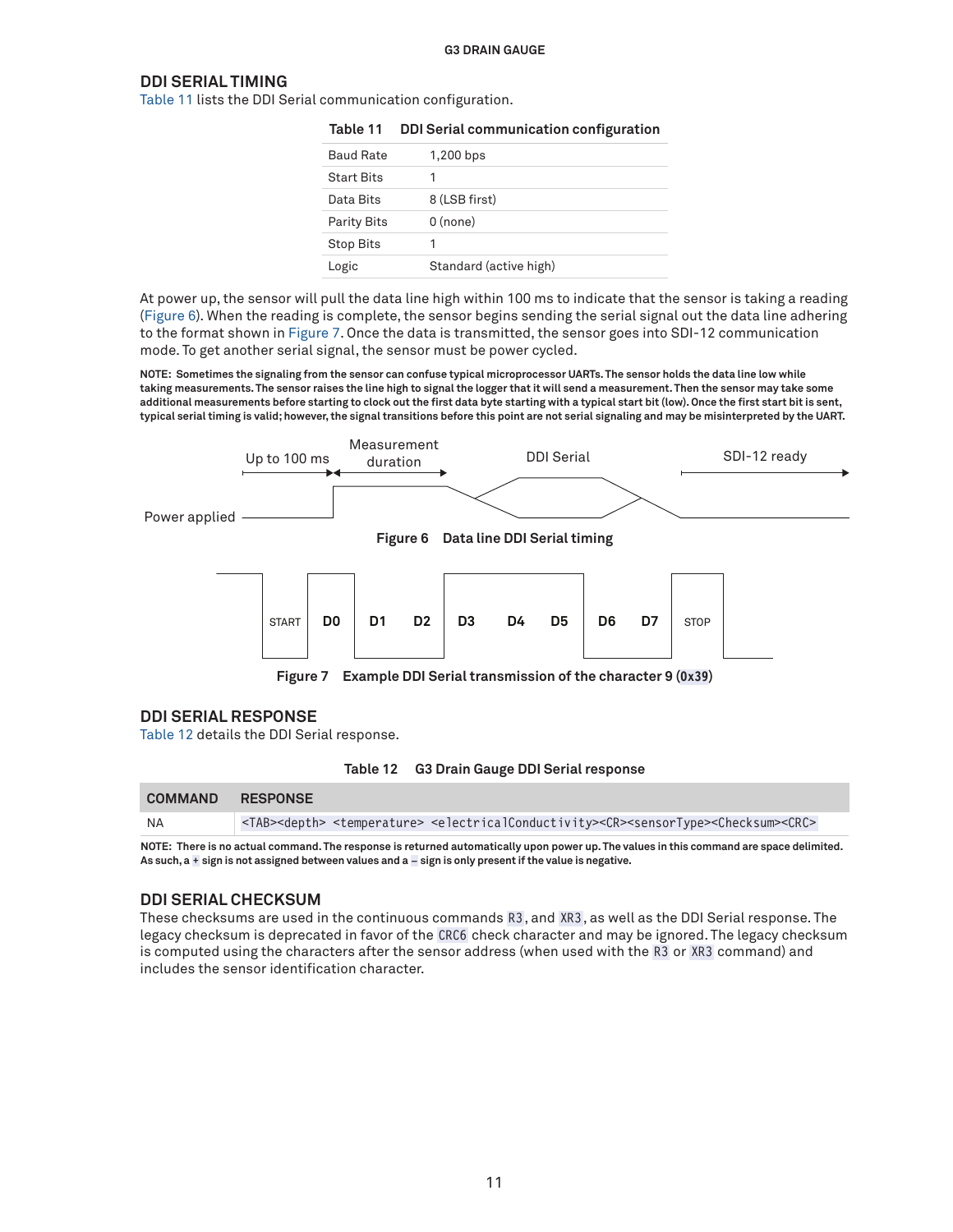G3 Drain Gauge example input is **<TAB>146 21.9 1034 0<CR>eYg** and the resulting checksum output is **Y**.

```
uint8_t LegacyChecksum(const char * response)
{ 
     uint16_t length;
     uint16_t i;
     uint16_t sum = 0;
     // Finding the length of the response string
     length = strlen(response);
     // Adding characters in the response together
    for( i = 0; i < length; i++ )
     {
         sum += response[i];
        if(response[i] == '\r') {
             // Found the beginning of the metadata section of the response
             break;
         }
     }
     // Include the sensor type into the checksum
     sum += response[++i];
     // Convert checksum to a printable character
     sum = sum % 64 + 32;
     return sum;
}
```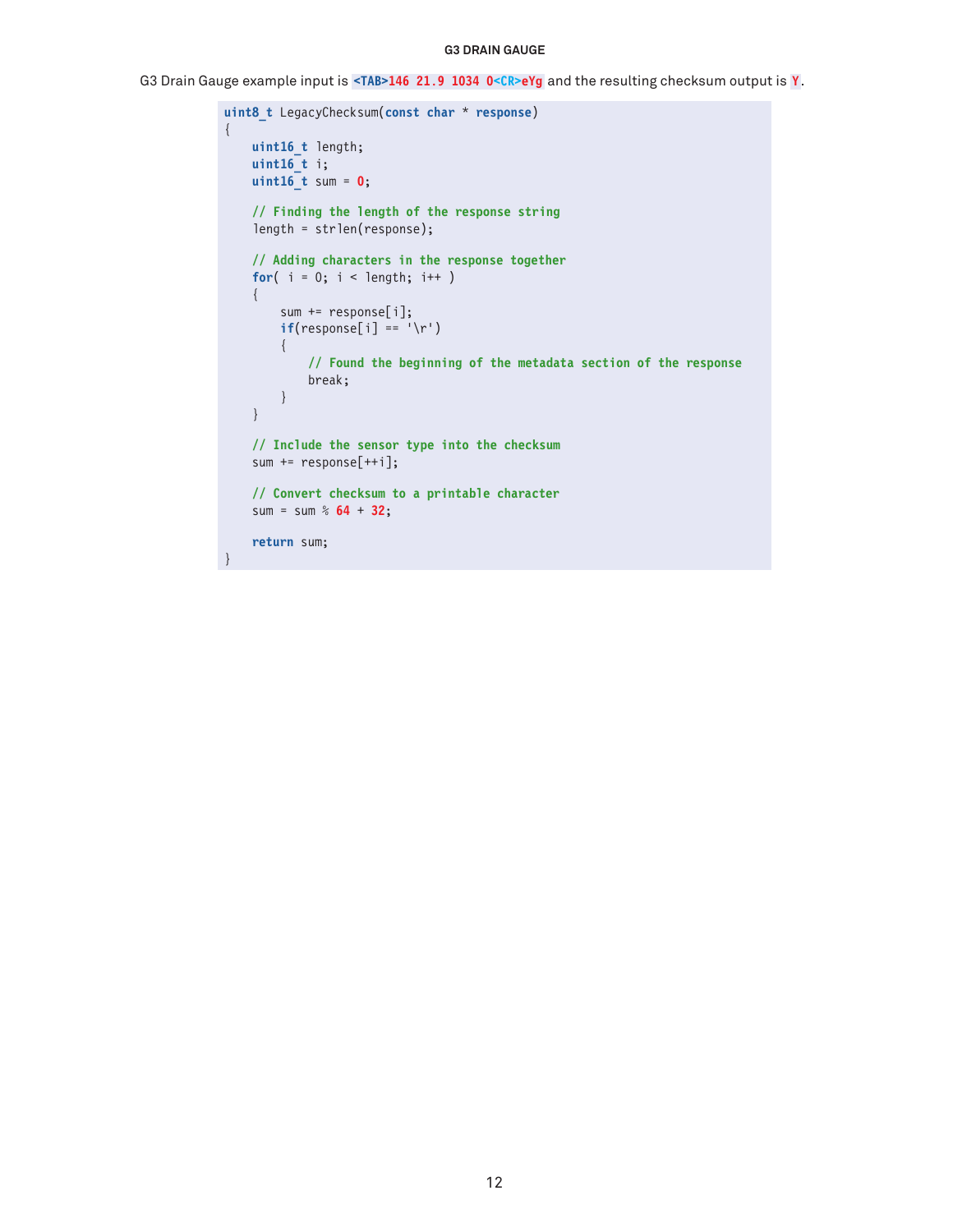The more robust CRC6, if available, utilizes the CRC-6-COMA2000-A polynomial with the value 48 added to the results to make this a printable character and is computed from the start of the transmission to the legacy checksum character, excluding the sensor address.

G3 Drain Gauge CRC6 checksum example input is **<TAB>146 21.9 1034 0<CR>eYg** and the resulting checksum output is **g**.

{

}

```
uint8_t CRC6_Offset(const char *buffer)
      uint16_t byte;
      uint16_t i;
      uint16_t bytes;
       uint8_t bit;
       uint8_t crc = 0xfc; // Set upper 6 bits to 1's
       // Calculate total message length—updated once the meta data section is found
      bytes = strlen(buffer)
       // Loop through all the bytes in the buffer
      for(b)yte = 0; byte < bytes; byte++)
       {
             // Get the next byte in the buffer and XOR it with the crc
             crc ^= buffer[byte];
             // Loop through all the bits in the current byte
            for(bit = 8; bit > 0; bit--)
\left\{ \begin{array}{c} \mathbf{1} & \mathbf{1} & \mathbf{1} & \mathbf{1} \\ \mathbf{1} & \mathbf{1} & \mathbf{1} & \mathbf{1} \\ \mathbf{1} & \mathbf{1} & \mathbf{1} & \mathbf{1} \\ \mathbf{1} & \mathbf{1} & \mathbf{1} & \mathbf{1} \\ \mathbf{1} & \mathbf{1} & \mathbf{1} & \mathbf{1} \\ \mathbf{1} & \mathbf{1} & \mathbf{1} & \mathbf{1} \\ \mathbf{1} & \mathbf{1} & \mathbf{1} & \mathbf{1} \\ \mathbf{1} & \mathbf{1} // If the uppermost bit is a 1...
                   if(crc & 0x80)
\{ // Shift to the next bit and XOR it with a polynomial
                         crc = (crc << 1) ^ 0x9c;
 }
             else
{ } } } } } } { } } } } { } } } } { } } } } { } } } } { } } } } { } } } } { } } } } { } } } } { } } } } { } } } } { } } } } { } } } } { } } } } { } } } } { } } } } { } } } } { } } } } { } } } } { } } } } { } } } } { } } } 
                         // Shift to the next bit
                        \text{crc} = \text{crc} \ll 1;
 }
             }
      if(buffer[byte] == ' \r') {
             // Found the beginning of the meta data section of the response
            // both sensor type and legacy checksum are part of the crc6
            // this requires only two more iterations of the loop so reset
             // "bytes"
             // bytes is incremented at the beginning of the loop, so 3 is added
            bytes = byte + 3;
       }
      // Shift upper 6 bits down for crc
      crc = (crc >> 2);
       // Add 48 to shift crc to printable character avoiding \r \n and !
       return (crc + 48);
```